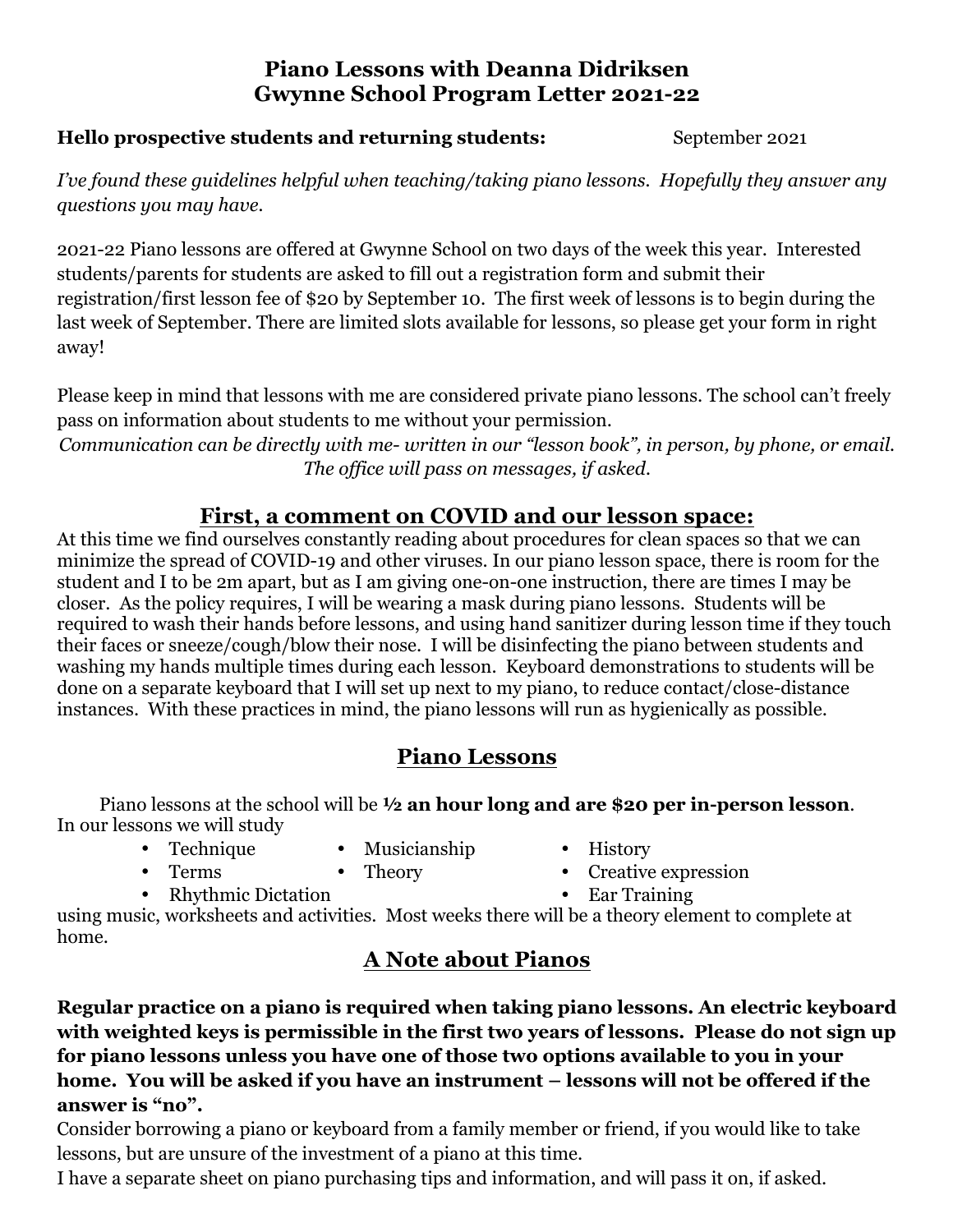# **Practicing**

**\*\*Regular piano practicing is a must**. You will not remember what was learned at your piano lesson unless you re-visit the lesson notes and apply the directions to your songs over and over. It is sometimes difficult to find the time to practice. Most students can start at 15-20 min. per day (for K/Gr.1 beginners), and it doesn't have to be done all at once. 10 minutes here and then later, 10 min. there.

A good time to practice is one that is at the same time everyday. Maybe after you have brushed your teeth in the morning or right after a snack after school. If you find yourself watching T.V. and looking for a show, ask yourself: "Have I practiced today?"

I have many ways to track/keep record of students' practicing, that we will be applying this year to our lessons. Regular practice can't be stressed enough.

If it has been determined that you have not been practicing and are not making progress, a meeting will take place with parent, student and teacher (me) to discuss what options you have.

The reward for practicing is that you can move through songs at a quicker pace and in your lessons we can find out which type of music you like to play and figure out what skills need to be improved. It is not possible to do that if you are stuck on the same song lesson after lesson.

# **Payment of Lessons**

The payment schedule will be sent home with your child after their first lesson in September. Your registration fee will be figured into the schedule. **There will be 30 lessons taught, so the yearly fee for one student is \$600. \***Additional arrangements will be made for students taking exams.

#### Payment shall be made in one of two ways:

- 1. Post-dated cheques dated the first lesson of each month (registration/1st lesson fee and 9 monthly cheques). Lesson fees will be broken down on a sheet sent home/e-mailed after the first lesson. You will be given a receipt each month. Please make cheques payable to: Deanna Didriksen.
- 2. Payment in full at the beginning of the year. Upon receiving the payment schedule, remit the total amount to Deanna Didriksen by the next weekly lesson. (e-transfer, or cheque)

Either method of payment is due to me seven (7) days after our first lesson. Past the seven days, lessons will be suspended until your payment method is received (ie: all post-dated cheques for the year).

# **The Piano Year**

Our piano year runs from *September to the end of May*. This is in ideal conditions. I would prefer our lesson year to remain the same, but we will need to keep open communication- if there is a situation that comes up health-wise, where we may have to switch to remote lessons or discontinue lessons.